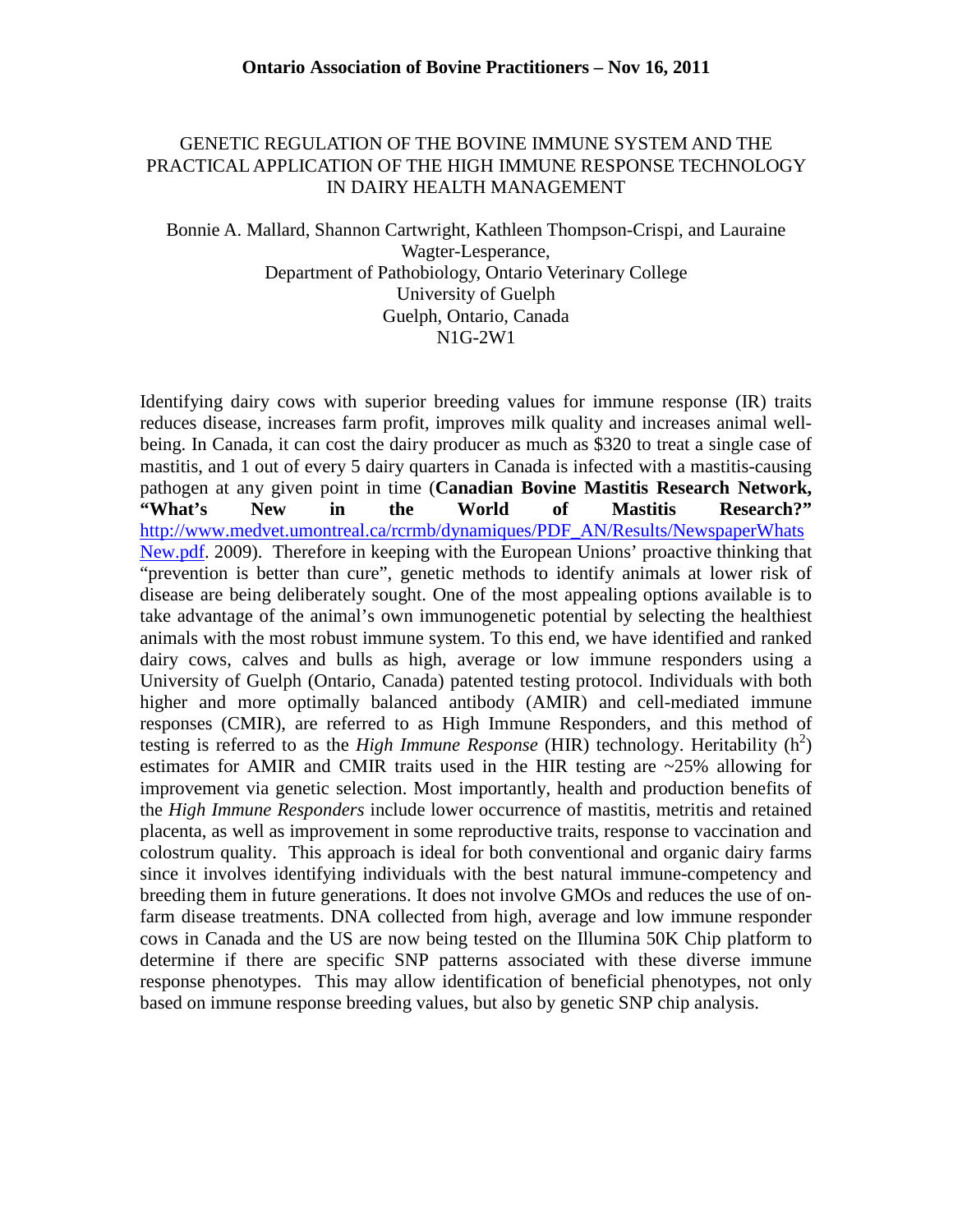### Genetic Regulation of the Immune System

It is estimated that at least 2000 of the approximately 23,000 genes in the mammalian genome govern host defence. This means that about 9% of the genome is involved with disease resistance. This may not be surprising given the importance of maintaining health. The immune system is the body's defence system and it is composed of integrated, genetically regulated sets of cells and molecules that control the response to external and internal stimuli, including pathogenic micro-organisms (Delves and Roitt, 2000; Mallard and Wilkie 2007). Understanding the biological and genetic relationships within the immune system, particularly during periods of stress, including the peripartum period and following vaccination or disease challenge, will help to facilitate the implementation of new genetic approaches to improve livestock health (Glazier et al 2002, Mallard 2010, Hine et al 2010). Studies show that certain genes, such as those within the Major Histocompatibility (MHC) locus, play a larger role than others in immune response (Ellis and Codner 2011); however, this varies depending on the disease of interest and therefore it is important to evaluate many genes when trying to improve broad-based disease resistance (Berry et al 2011). This may be accomplished by evaluating useful health phenotypes, such as immune response capacity, and determining the breeding values of animals for these traits. It may also be possible to use whole genome scanning once useful health phenotypes have been more fully characterized. Nonetheless, tools such as the Illumina SNP Chip analysis may not come on line as quickly for health as those for production traits. This is due to the complexity of disease resistance and the ever changing relationships between the host and pathogen. Nonetheless, breeding for improved disease resistance has a bright future with the many new tools on the horizon that will no doubt become an integral part of animal health maintenance programs.

Over the last several decades, many studies have focussed on evaluating host defence mechanisms as indicators of specific and broad-based inherent disease resistance yielding solid evidence that genetic solutions to improve animal health are useful (reviewed by Kelm et al 2001). In a number of species, including cattle it is possible to selectively breeding for high  $(H)$ , average  $(A)$  or low  $(L)$  – immune responsiveness, and Hresponders can positively influence resistance to infectious disease (reviewed by Stear et al 2001). The heritability  $(h^2)$  estimates of immune response traits tend to be moderate to high. For example, the  $h^2$  of antibody and cell-mediated immune responses used to select H-responders are about 25% which is sufficient to allow for improvement via genetic selection (reviewed by Mallard 2007; Abdel-Azim et al 2005). Health and production benefits are clear following genetic identification of cattle and pigs for enhanced IR. In cattle, this includes lower occurrence of mastitis, ketosis, metritis and retained placenta, as well as improvements in number of services and first service to conception rates of cows with both high antibody and cell-mediated immune responses (DeLaPaz 2008, Wagter et al 2000, Thompson-Crispi et al 2011a,b). These individuals with both higher and balanced AMIR and CMIR are referred to as High Immune Responders, and we have developed a patented test system to quickly identify these animals within dairy herds and bull studs. This method is termed the *High Immune Response* (HIR) technology.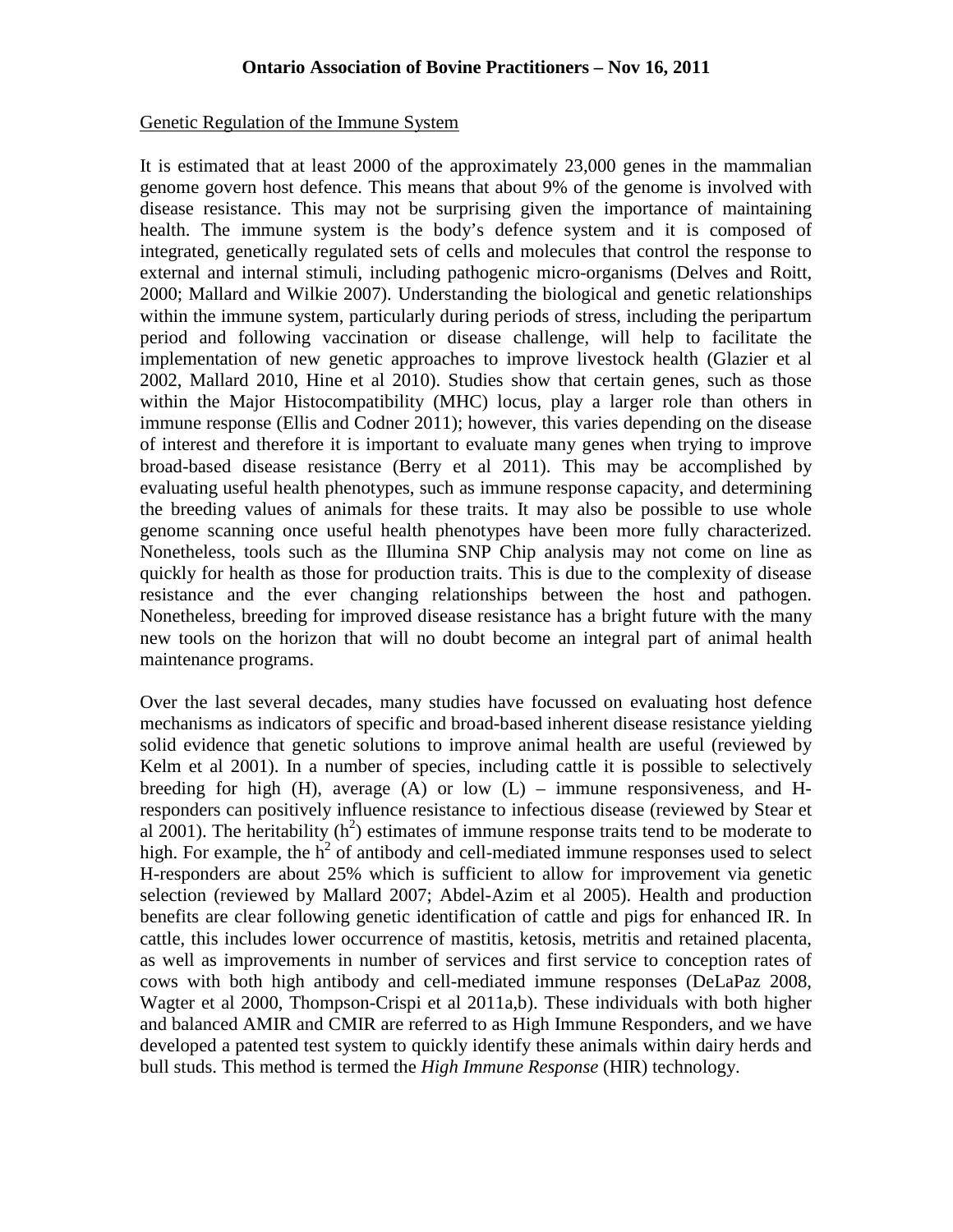# *Evaluating Immune Response in Herds across Canada*

Recently, in collaboration with the Canadian Bovine Mastitis Research Network (CBMRN), 690 cows from 58 herds across Canada were immunized using the HIR system to evaluate and determine breeding values on immune response traits (Figure 1). Blood samples and a simple skin test are used to measure specific AMIR and CMIR, respectively. Enhancing both of these immune response traits is particularly important to control complex diseases, such as mastitis, where there are multiple causative organisms that require various immunological mechanisms to control the disease.

High, average and low immune responders have been found within all herds tested in the various dairy regions across Canada. Ranking of cows can be compared within herd, within province and across regions based on either their phenotype or immune response breeding values. In the CBMRN study approximately 15% of cows were high, 15% were low, and 70% were average immune responders with some slight differences between provinces (Thompson-Crispi et al 2010). In addition to cows that are high or low for both AMIR and CMIR, there are also animals that are high for AMIR and low for CMIR, and vice versa. These animals may benefit for specific management practices to optimize their health performance. On the other hand, it may be ideal, where possible to cull low responders. In the CBMRN study, there were also some differences across the various provinces. For instance, cows in Alberta had higher CMIR responses than those in other provinces and higher secondary antibody responses. Interestingly, cows in Alberta were also found to have the lowest incidence of *Escherichia coli* and *Staphylococcus aureus* mastitis compared to other regions again demonstrating the benefits of an appropriate and more robust immune response. This was the first study to evaluate adaptive immune response profiles and disease incidence of dairy cows on a national scale and provided the first evidence that the HIR test could be used nation wide (Thompson-Crispi et al 2011a,b).

It is also possible to HIR test calves as young as 2 months of age (Cartwright et al 2011). This study compared immune response profiles in purebred Holstein and crossbred Norwegian Red x Holstein calves. Again calves with the highest immune response profiles had the greatest chance of survival. The ability to HIR test calves early and identify those with the greatest immunological potential provides a new tool to help dairy producers decide which calves to keep and which to cull, as well as how to tailor management practices to the various calf groups.

# *Immune Response Testing of Sires*

Additionally, we have also begun HIR testing of AI sires and it is clear that some sires are high immune responders while others have lower immune responsiveness. With the ability to identify the immune response profiles of both sires and dams it is possible to select the most ideal pairs for mating in order to maintain and improve dairy herd health. Nonetheless, it is critically important for a producer not to solely rely on HIR sire testing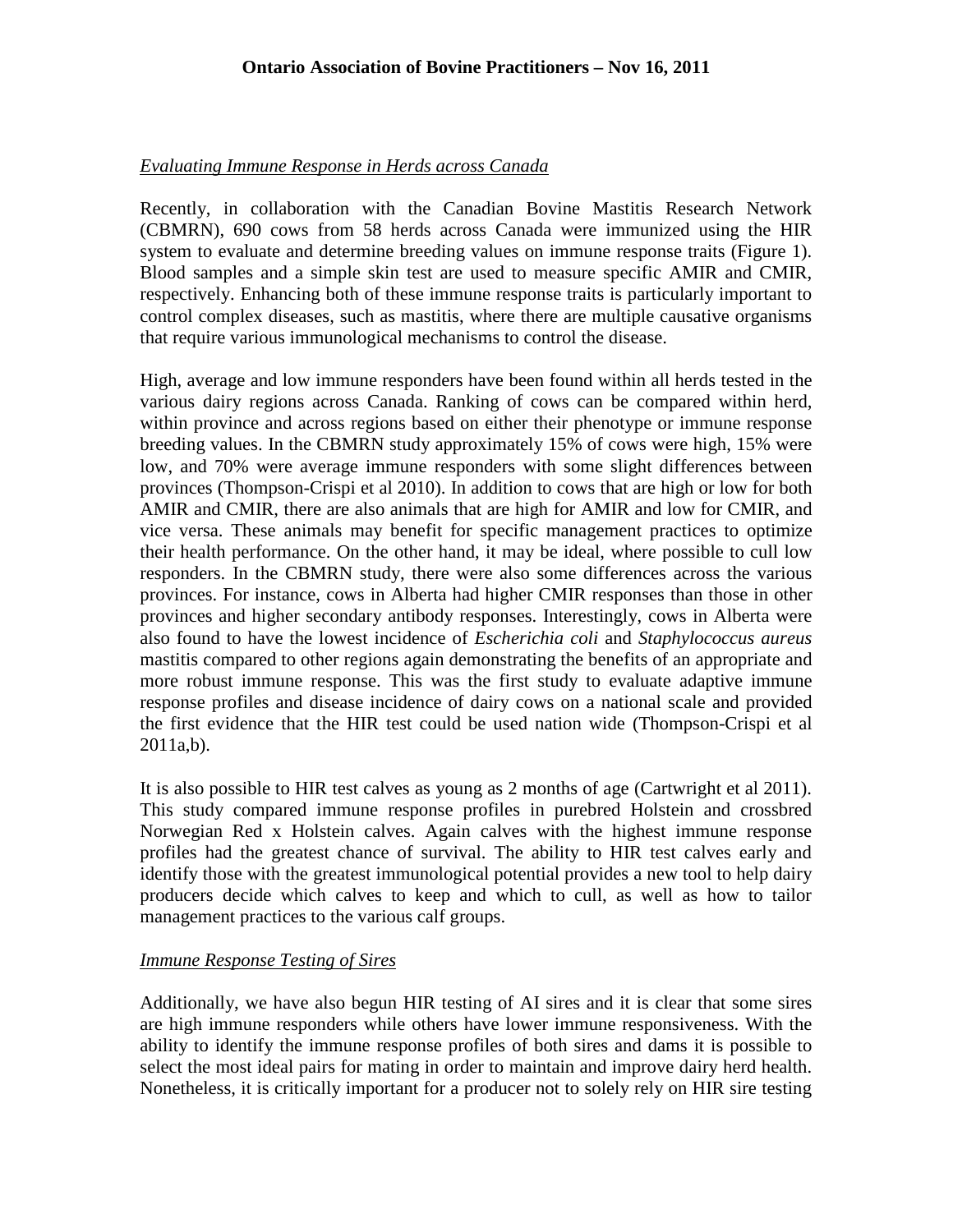### **Ontario Association of Bovine Practitioners – Nov 16, 2011**

since immune response traits will only be one trait in the LPI and may only be used on a select set of sires. This means that it can take a substantial amount of time for the full benefits of HIR to reach future generations of cows; whereas, HIR testing of cows and calves allows the producer to make immediate culling and management decisions that will immediately result in lower disease.

### *Immune Response and Production*

Results to date have shown that breeding for optimal high immune response based on both antibody and cell-mediated immune responses would not compromise production. There is evidence that some cows with only high AMIR have lower milk production but cows with high CMIR have higher milk production (Wagter et al 2003; DeLaPaz 2008; Mallard 2007). Therefore when both traits are used in a selection index there is no adverse affects on milk yield, fat or protein. Similarly in the CBMRN study there were no differences in 305 day milk yield, protein yield, fat yield or overall lifetime profitability in HIR cows compared to low or average IR cows (Thompson-Crispi et al 2010).

### *Practical Implication of the High Immune Response (HIR) Technology*

Breeding companies distribute sire proofs (breeding values) to improve mastitis that include Somatic Cell Score (SCS) as an indicator of udder health. SCS, however focuses only on one disease, whereas HIR focuses on broad-based disease resistance. Breeding companies in Canada, including the Semex Alliance, are also beginning to distribute semen from various breeds that are more resistant to disease; for example, Norwegian Red cattle. Dairy Herd Improvement (DHI) companies, such as CanWest DHI provide information on SCS and bacterial colony forming units in individual milk samples, as well as offer diagnostic milk ELISA tests for *S. aureus* mastitis, Johne's Disease, and Bovine Leukosis Virus. Nutrition companies are offering rations that support optimal health and may enhance immune response while pharmaceutical companies market and distribute vaccines that prevent respiratory and gastrointestinal infections in cattle, and Gram negative intramammary infections in lactating cows. However, no company as of yet has attempted to produce a product or service that provides the producer or breeding company with an indication of how well their cattle may respond and/or resist infection to many different pathogens, and HIR technology is designed to meet that need. Further this technology offers a solution that results in a reduction in disease occurrence, a reduced use of antibiotics, a reduction in the cost of food animal production, and this translates into an increased quality of food for the consumer.

Qualitative market research was conducted by an independent firm, Agri-Studies (Guelph, Ontario), using 3 focus groups to assess interest in the HIR technology among dairy producers and the dairy support industry, including pharmaceutical companies, dairy herd improvement organizations, veterinarians, breeding and feed companies, and government. Results showed significant interest among dairy producers to use HIR to identify calves or cows with *High Immune Response* (75% of producers). They acknowledged that the technology would provide beneficial information for culling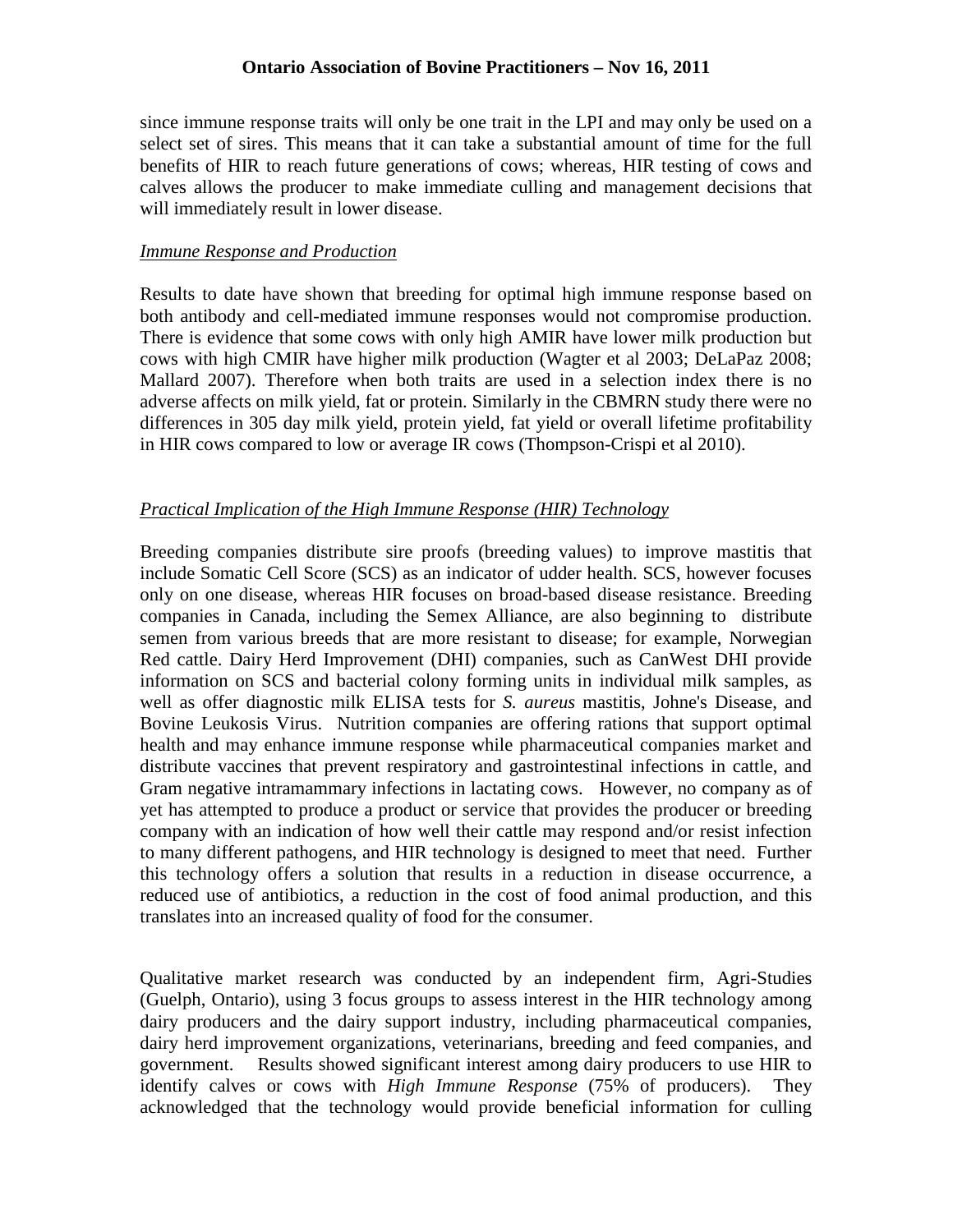decisions, grouping, breeding, and/or treating animals, but the key benefit they saw was the ability to cull animals as calves and save the cost of raising animal that later may have significant health issues (http://www.youtube.com/watch?v=4yjackdrQLI). They also saw the value of using sires that were classified as HIR to improve the health of their herds. Among participants from the dairy support industry, the most common benefits cited included the use of HIR technology as a diagnostic tool to target therapeutic drugs or vaccines toward the various IR phenotypes, to improve genetics, and to increase business opportunities with dairy producers. Further market assessment and beta testing of dairy herds is now underway to finalize the transferability of the technology to the marketplace.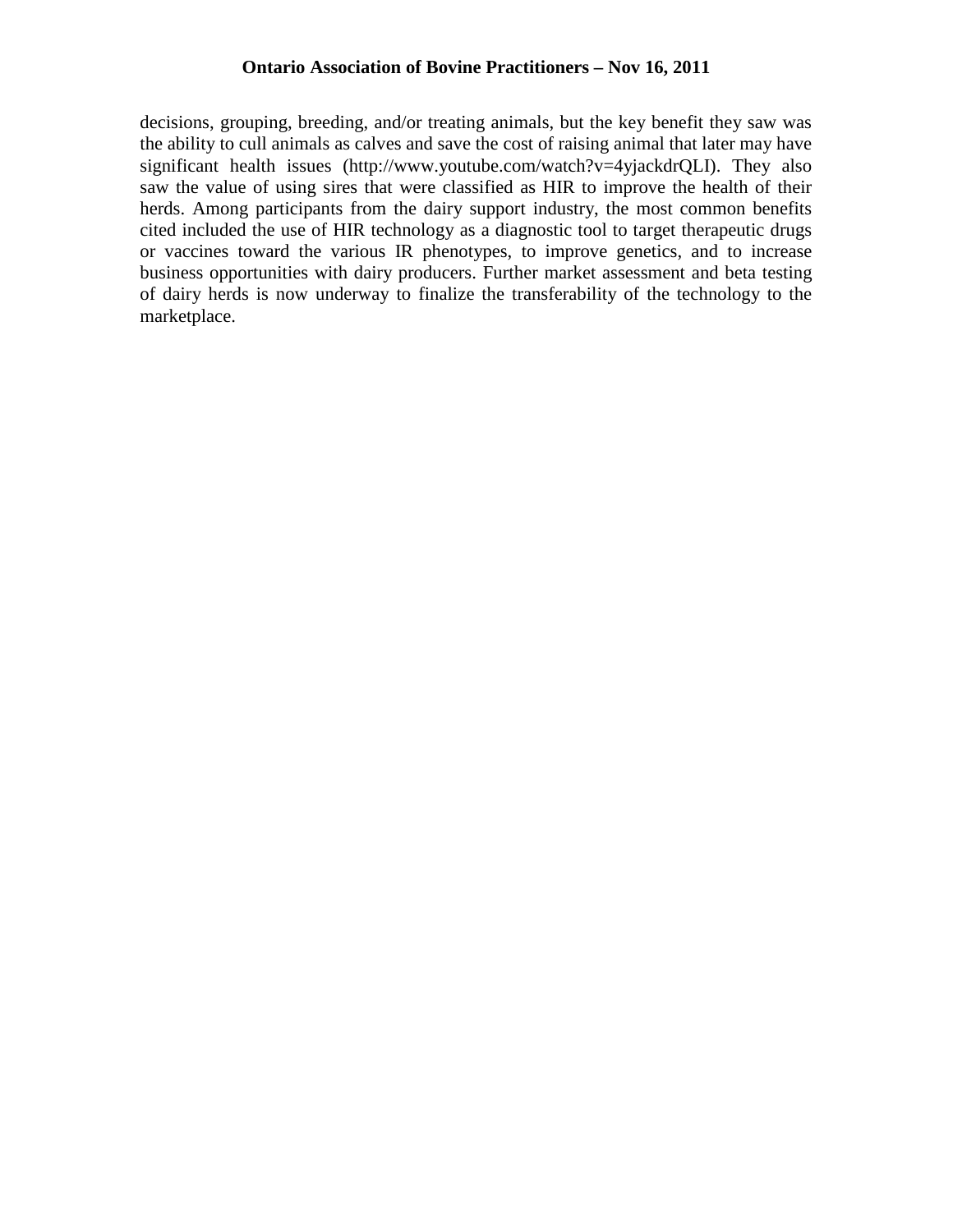

HIR is a patented evaluation technology developed to identify dairy cattle with high adaptive immune response capability.

Identification is safe, fast and effective.

Benefits include:

- Lower disease occurrence and severity
- Reduced treatment and veterinary costs
- Increased response to vaccines
- Increased colostrum quality
- Cows as young as 2 months can be tested
- Animals only need to be tested once in a lifetime
- Testing is safe and does not interfere with any other diagnostic testing
- Cost benefit analysis show significant savings to producers who identify HIR cows in their herd.

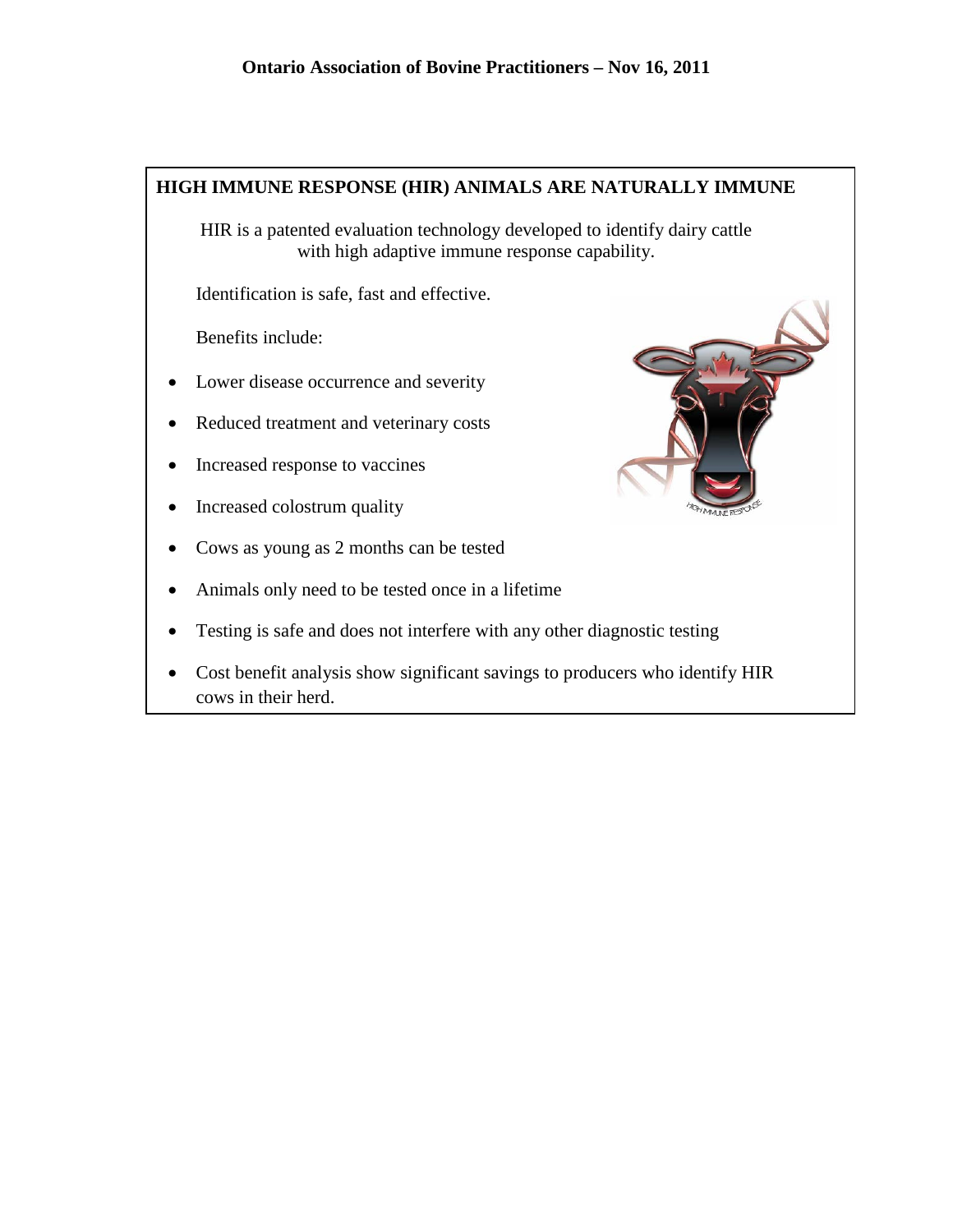# **References**

Abdel-Azim, G. A., A. E. Freeman, M. E. Kehrli, Jr., S. C. Kelm, J. L. Burton, A. L. Kuck, and S. Schnell. 2005. Genetic basis and risk factors for infectious and noninfectious diseases in US Holsteins. I. Estimation of genetic parameters for single diseases and general health. J. Dairy Sci. 88(3):1199-1207.

Berry, D.P, Bermingham ML, Good M, More SJ. 2011. [Genetics of animal health and](http://www.ncbi.nlm.nih.gov/pubmed/21777492)  disease [in cattle.](http://www.ncbi.nlm.nih.gov/pubmed/21777492) Ir Vet J. 64(1):5.

Canadian Bovine Mastitis Research Network, Aug 2009. *"What's New in the World of Mastitis Research?"* [http://www.medvet.umontreal.ca/rcrmb/dynamiques/PDF\\_AN/Results/NewspaperWhats](http://www.medvet.umontreal.ca/rcrmb/dynamiques/PDF_AN/Results/NewspaperWhatsNew.pdf) [New.pdf\)](http://www.medvet.umontreal.ca/rcrmb/dynamiques/PDF_AN/Results/NewspaperWhatsNew.pdf)

Cartwright, S.L, Begley N, Schaeffer LR, Burnside EB, Mallard BA. 2011. [Antibody and](http://www.ncbi.nlm.nih.gov/pubmed/21338823)  cell-mediated immune responses and survival between Holstein and Norwegian Red  $\times$ [Holstein Canadian calves.](http://www.ncbi.nlm.nih.gov/pubmed/21338823) J Dairy Sci. 94(3):1576-85.

DeLaPaz, J., *MSc thesis*, 2008. Using humoral and cellular response to novel antigens in periparturient dairy cows as a measure of genetic disease resistance in dairy cows. University of North Florida, College of Vet. Med., Gainesville, USA.

Ellis, S.A, Codner G. 2011. [The impact of MHC](http://www.ncbi.nlm.nih.gov/pubmed/21466899) diversity on cattle T cell responses. Vet Immunol Immunopathol. 2011 Mar 12. [Epub ahead of print].

Delves, P.J., and I.M. Roitt. 2000. The Immune System. *NEJM* 343:108-117.

Glazier, A.M., J.H. Nadeau, and T.J. Aitman. 2002. Finding genes that underlie complex traits. Science 298(5602):2345-2349.

Hine, B.C., S.L. Cartwright, and B.A. Mallard. 2010. Adaptive Immune Responses in Holstein Heifers: Effect of age and pregnancy status on adaptive immune responses of Canadian Holstein replacement heifers. *J. Dairy Sci*. (accepted Sept 2010).

Kelm, S. C., A. E. Freeman, and M. E. Kehrli, Jr. 2001. Genetic control of disease resistance and immunoresponsiveness. Vet. Clin. North Am. Food Anim Pract. 17(3):477-493.

Mallard, B.A., Heriazon, A., Hine, B., Hussey, B., Miglior, F., Nino-Soto, M., Paibomesai, M., Quinton, M., Thompson, K., Wagter-Lesperance, L. 2010. Phenotypic, Genetic and Epigenetic Regulation of the Bovine Immune System. *Proc* 9<sup>th</sup> World *Congress Genetics Applied to Livestock Prod*. Aug 1-6, Leipzig, Germany, Vol 1:521.

Mallard, B.A., 2007. Immunology and Genetics: Phenotypic, Genetic and Epigenetic Variation of Bovine Immune Reponses and Disease Resistance. 40<sup>th</sup> Proc. Am. Assoc. Bovine Practitioners. Sept 20-21, Vancouver British Columbia, 40:1-7.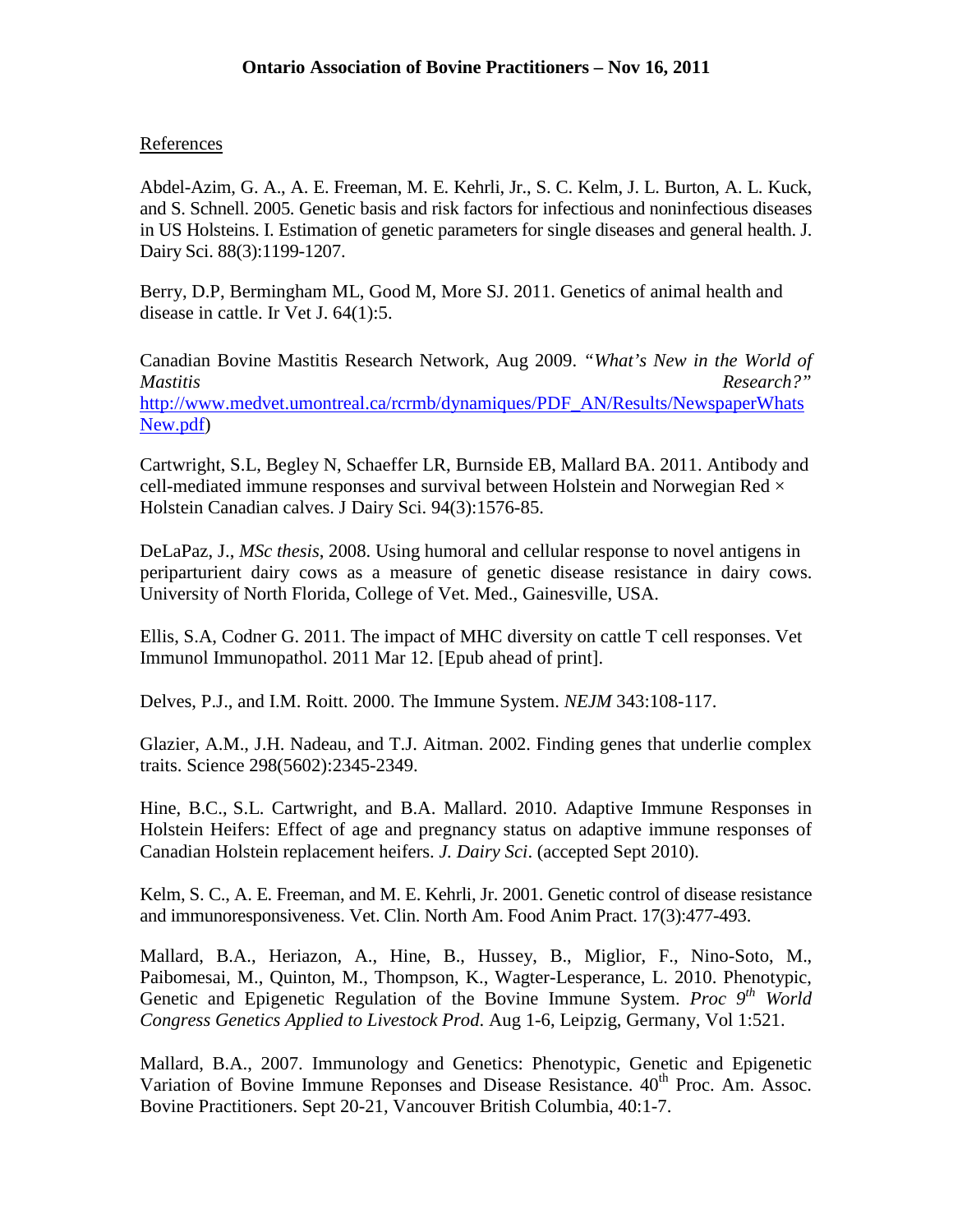### **Ontario Association of Bovine Practitioners – Nov 16, 2011**

Mallard, B. A., and B. N. Wilkie. 2007. Phenotypic, Genetic and Epigenetic Variation of Immune Response and Disease Resistance Traits of Pigs. Advances in Pork Production 18:139-146.

Stear, M.J., S.C. Bishop, B.A. Mallard, H. Raadsma. 2001. The sustainability, feasibility and desirability of breeding livestock for disease resistance. Res. Vet. Sci. 71(1):1-7.

Thompson-Crispi, K.A., Miglior, F., Mallard, B.A. 2010. Proc Annual Canadian Bovine Mastitis Research Network. Nov 10-11. Mississauga, Ontario. Poster No. 8. Abstract pg 36.

Thompson-Crispi, K.A., and B.A. Mallard. 2011a. Type 1 and Type 2 Immune Response Profiles of Commercial Dairy Cows across Four Regions of Canada. Can J Vet Res (in press).

Thompson-Crispi, K.A., A. Sewalem, F. Miglior , B. A. Mallard. 2011b. Genetic Parameters of Adaptive Immune Response Traits in Canadian Holsteins. J. Dairy Sci. (In press).

Wagter, L. C., B. A. Mallard, B. N. Wilkie, K. E. Leslie, P. J. Boettcher, and J. C. Dekkers. 2000. A quantitative approach to classifying Holstein cows based on antibody responsiveness and its relationship to peripartum mastitis occurrence. J. Dairy Sci. 83(3):488-498.

Wagter, L. C., B. A. Mallard, B. N. Wilkie, K. E. Leslie, P. J. Boettcher, and J. C. Dekkers . 2003. The relationship between milk production and antibody response to ovalbumen during the peripartum period. J. Dairy Sci. 86(1):169-173.